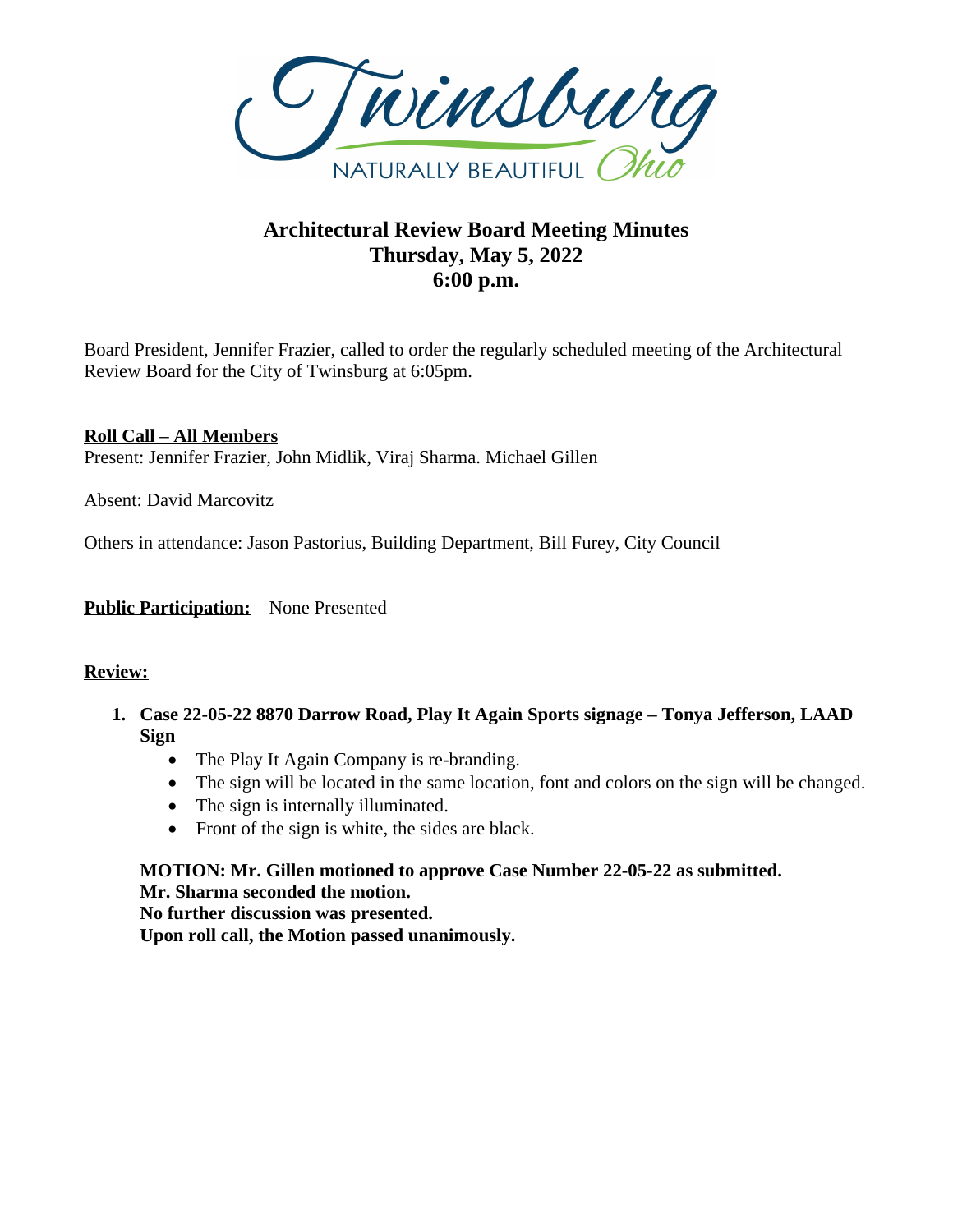#### **2. Case 22-05-23 2057 East Aurora Road, Replace Monument Sign – Dave Kuhary, Industrial Mold**

- They are adding to the top of the sign Monroe Condo Association.
- The building is 44 years old, the current sign has been in place for 34 years.
- The current sign is falling apart, so there is a need for an update. The old sign will be replaced in the same place.
- The sign will be illuminated from the inside.

## **MOTION: Mr. Sharma motioned to approve the signage for Case 22-05-23 as submitted. Mr. Gillen seconded the Motion.**

**No further discussion was presented.**

**Upon roll call, the Motion passed unanimously.**

## **3. Case 22-05-24 9481 Ravenna Road, Replace Building Front- Ante Susnjara, Carena Motors**

- Nicole representing Carena Motors stated that the work that is proposed has been fully completed.
- The sign is the same as it was before the renovation.
- The stone on the building is already installed.
- It is noted that with commercial properties is it recommended to have approval from the ARB prior to construction.
- It was discussed a possible change/correction would be how the stone meets the ground and the pillars.
- It was stated that the mortar and grout lines have now been completed.
- It was discussed and noted that prior to construction, it would have been required the stone turn around the corner a minimum of two feet, which is required of all construction that has a stone face, including residential homes. In this particular case, Ms. Frazier would have recommended that is brought back to where the corner is of the upper portion of the building to complete that massing in stone.

# **MOTION: Mr. Sharma motioned to approve Case Number 22-05-24 as submitted Mr. Gillen seconded the Motion.**

**No further discussion was presented.**

**Upon roll call, the Motion passed unanimously.**

**Election of Vice Chairperson:**

**MOTION: Mr. Sharma motioned to elect David Marcovitz as Vice Chairperson. Mr. Midlak seconded the Motion.**

**Upon roll call, the Motion passed unanimously.**